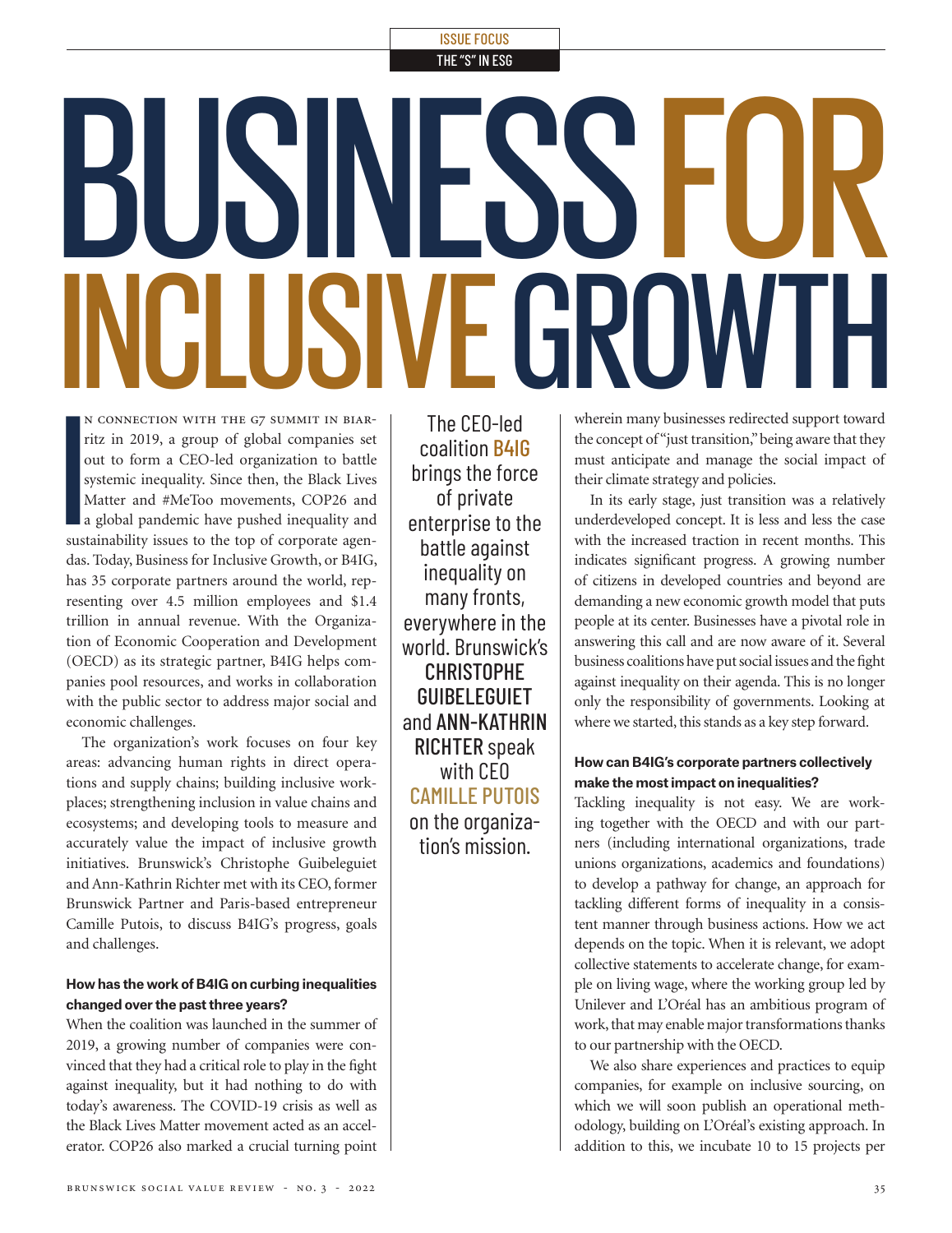#### ISSUE FOCUS THE "S" IN ESG

year to promote innovative and transformational approaches for inclusive growth. Last but not least, we advocate for new public-private partnerships to shape the path for inclusive growth. Proactive dialogue with local and national governments will be instrumental in creating the most impact.

#### **Why do we need a business coalition like B4IG to be part of the mix of more specific-issue coalitions out there?**

Sustainability issues are deeply intertwined. A coalition covering all social issues naturally makes sense. Diversity and Inclusion issues matter in workplaces as well as in value chains. The same with living wage. If you consider skills gaps and needs, your approach to upskilling and reskilling can't be limited to your organization and will have to take into account communities. In a nutshell, I am not sure that coalitions should replicate silos that exist within companies and administrations. We need a consistent and comprehensive approach to sustainability issues, especially social issues.

# **More and more people expect business to step up on social issues. How do you see the role of business evolving in this context?**

The voluntary contribution of companies to the common good is nothing new, but it used to depend on individual initiatives. There is now a strong pressure from stakeholders, investors, consumers, employees, et cetera, to accelerate the path and opt for a more systemic approach. The reasons for this call may vary: Some may argue that inclusive practices make businesses more resilient, while others argue global corporations can have more impact than public practices, for example. It doesn't mean that the partition between governments and businesses has changed, but that there is an avenue for new forms of collaborations.

Governments usually influence businesses through tax policies and regulations. I believe more and more in public-private partnerships defining common objectives. From this perspective, the mandatory reporting on non-financial performance that should emerge in 2022, starting with climate disclosure, should be very helpful as it will define a common language between governments and businesses.

# **Is there a clear enough investment case for tackling inequality? How can business help address the funding gap?**

In the report published in December by the G7 Impact Task Force (ITF), in which B4IG took part,

"Divisions between climatefirst and social-first strategies are progressively broken down. All Boardrooms are increasingly discussing human rights, living wage, diversity, and other related issues."

the ITF worked on how to accelerate the volume and effectiveness of private capital seeking to have a positive social and environmental impact. The ITF identified several actionable pathways to accelerate change, including information about social and environmental impact as well as instruments and tools that can address real barriers for private capital to flow.

At B4IG, we are focusing on innovative financing mechanisms which involve partnerships between corporates, investors and public partners to facilitate capital deployment into inclusive initiatives by derisking the investment process. One of the key challenges is the supply chain: how to help global corporations' suppliers to adopt more inclusive practices?

## **Climate change is now on the boardroom agenda of most large corporations. What is needed to make addressing inequality an equally prominent and recurrent item on the board agenda?**

The situation is moving fast and naturally. Divisions between climate-first and social-first strategies are progressively broken down. I am certain the concrete conversations that CEOs have during B4IG Board meetings about social issues are no longer an exception; all boardrooms are increasingly discussing human rights, living wage, diversity and related issues.

**The concept of just transition puts people at the center of the climate change conversation. At COP26 in Glasgow, 14 governments and the European Union pledged to take concrete steps to create the conditions for a just transition. How is B4IG looking to contribute, coming at this challenge from the "S" in ESG, rather than the "E"?**  In November, the coalition adopted a statement calling for people to be put at the heart of climate action. The statement is very operational and focuses on indicators. We could have merely said, "We will take into consideration the social impact of our climate strategies." Instead, we went one step further. B4IG companies consider that businesses have a central role to play in ensuring the social challenges of the transition are met, by partnering with governments, social partners and other stakeholders.

As a result, we proposed a set of eight core indicators to start monitoring these efforts. These indicators are preliminary and were presented as a basis for further conversation. However, they address all the key dimensions of the issue: transparent planning process, employment, upskilling and reskilling, and access to goods and services. Now we are working on means to equip companies and take collective actions. In parallel, in early 2022, we will publish